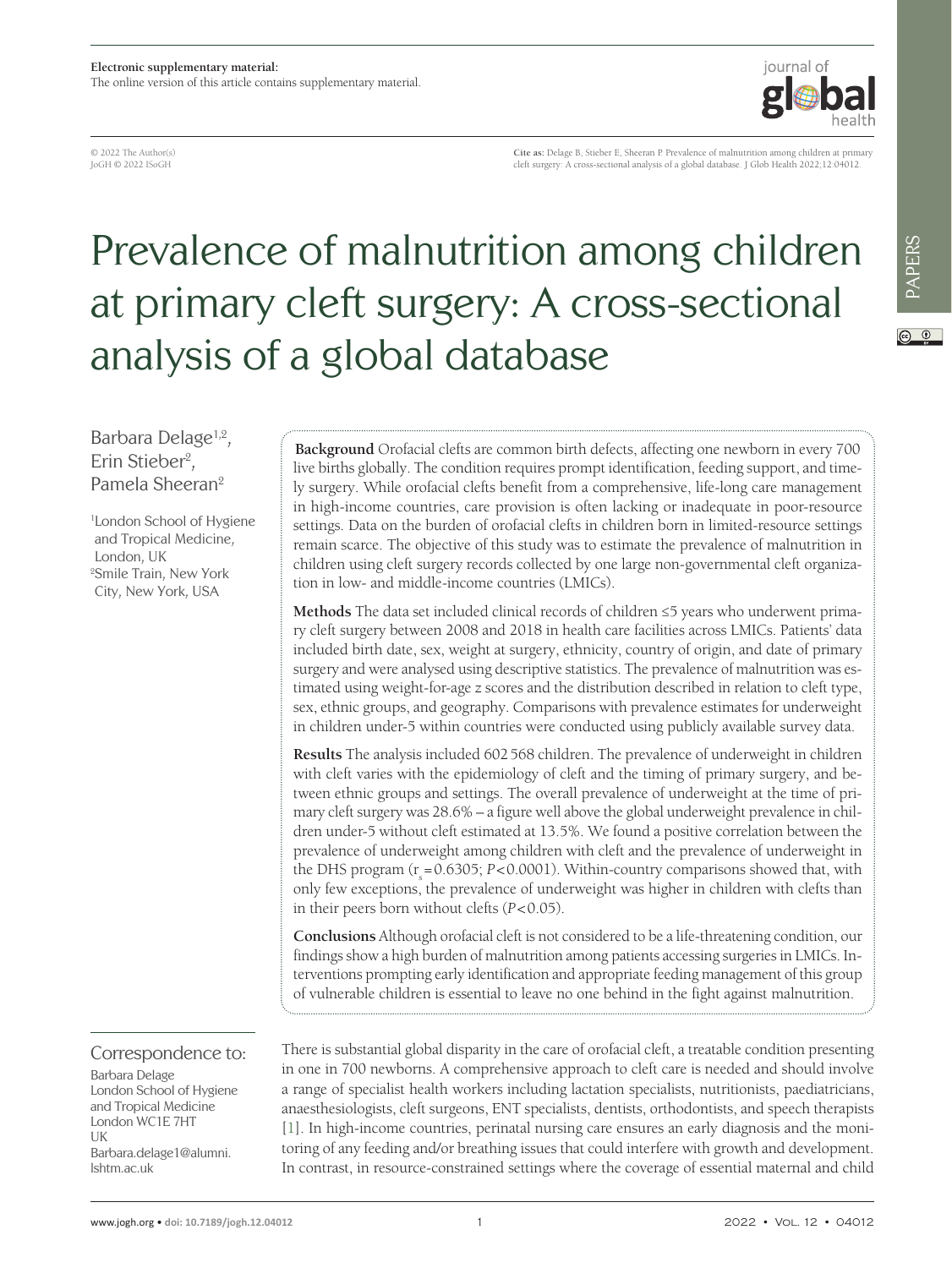health services is low [\[2\]](#page-8-1), the need for early cleft identification and comprehensive assessment and care of the patients is not easily met, imposing a major burden to patients and their families. If the survival of newborns with cleft may be at stake, especially in settings of widespread malnutrition and high disease burden, only a handful of small studies attempted to report on the situation [\[3](#page-8-2),[4\]](#page-8-3). To expand the evidence base and encourage further international efforts towards leaving no one behind including children born with a cleft, we undertook the analysis of a global clinical database owned by the largest charitable cleft organisation to estimate the prevalence of underweight in children with cleft across low- and middle-income countries [[5\]](#page-8-4).

# METHODS

# Study design and participants

This cross-sectional study included records of individuals who underwent primary surgery for orofacial clefts in Smile Train-sponsored facilities in LMICs. Only information uploaded by local cleft care providers into Smile Train's online medical database between July 1, 2008, and June 30, 2018, has been retrieved (N=868854 entries). The study was restricted to patients aged ≤5 years at the time of surgery (N=638988 entries). Reasons for this included the fact that (i) orofacial clefts can complicate the feeding of newborns and immediately place them at risk of malnutrition, (ii) WHO growth standards are available to assess the nutrition status of children ≤5 years old, and (iii) country-specific estimates on malnutrition in children aged ≤5 years are accessible from the Demographic and Health Survey (DHS) program for comparison.

### Variables

Deidentified records of patients included date of birth, sex, weight at surgery, ethnicity, country of origin, cleft type, and date of cleft operation. Age at surgery was calculated using date of birth and date of operation and any erroneous values (≤0 years) or values >5 years were excluded. Out of eight ethnic groups reported, Pacific islanders that represented a minority of cases  $(N=53; <0.1%)$  were pooled with Asians and those identified as "mixed" and "other" were pooled together. For descriptive analyses, countries were grouped according to six world regions as defined by WHO. Information regarding cleft types in Smile Train's clinical records included the anatomic location (lip, alveolus, hard palate, soft palate, submucous hard/soft palate), laterality (left, right, bilateral), and completeness (complete/incomplete) of the cleft. Cases with clefts of the hard and/or soft palate also included rarer cases of submucous clefts of the palate. Isolated alveolar clefts were categorized with clefts of the palate. Cleft types, whether of the lip, alveolus, or palate, were considered regardless of their completeness. We classified clefts according to three main categories (cleft lip only [CLO], cleft palate only [CPO], and cleft lip and palate [CLP]) according to ICD-10 [[6\]](#page-8-5). Cases with missing information on any of the cleft anatomic locations and those erroneously reported as having no clefts were excluded from analyses. The weight-for-age z score anthropometric index was generated from weight, age, and sex variables, using WHO Stata macro [[7\]](#page-8-6). The prevalence of underweight corresponded to the percentage of children with weight-for-age z scores<-2 SD away from the mean of the reference population [\[8](#page-8-7)]. Extreme weight-for-age z-score values were flagged as outliers according to WHO cleaning criteria ie, z scores either<-6 SD or>+5 SD. Patients with extreme values or missing z-scores due to missing or negative weight values were also excluded.

### Analyses

Data management and descriptive statistics were conducted using Stata/IC v14.2 (StataCorp, College Station TX, USA). We seldom used small-sample statistical inference [\[9](#page-8-8)]. Instead, we reported confidence intervals (CI) that provide a range of the magnitude of a variable of interest. We calculated the median age at surgery, the  $25<sup>th</sup>$  percentile (Q1), and the  $75<sup>th</sup>$  percentile (Q3). Primary surgery was considered late in children with CL±P over 1 year of age and in children with CPO over 2 years of age. For comparison with country-specific survey data, we arbitrarily excluded countries with a total number of cases <200 (41 countries and 2168 cases excluded) and examined the prevalence of underweight in the remaining 60 countries. The most recent estimates of underweight prevalence in children aged 0-5 years in 42 countries (21 African countries, 4 in the Eastern Mediterranean region, 3 in the European region, 7 in Latin America, 6 in South-East Asia, and 1 in the Western Pacific region) were extracted from the DHS program using STATcompiler [\[10](#page-8-9)]. At country level, the prevalence of underweight in children with cleft was compared to the national DHS estimate (assumed to be for statistical purpose - the true population prevalence) using a Z-test at a significance level of 5%. Finally, the correlation between the prevalence of underweight in children with cleft and DHS estimates across countries was tested using a Spearman's rank test.

PAPERS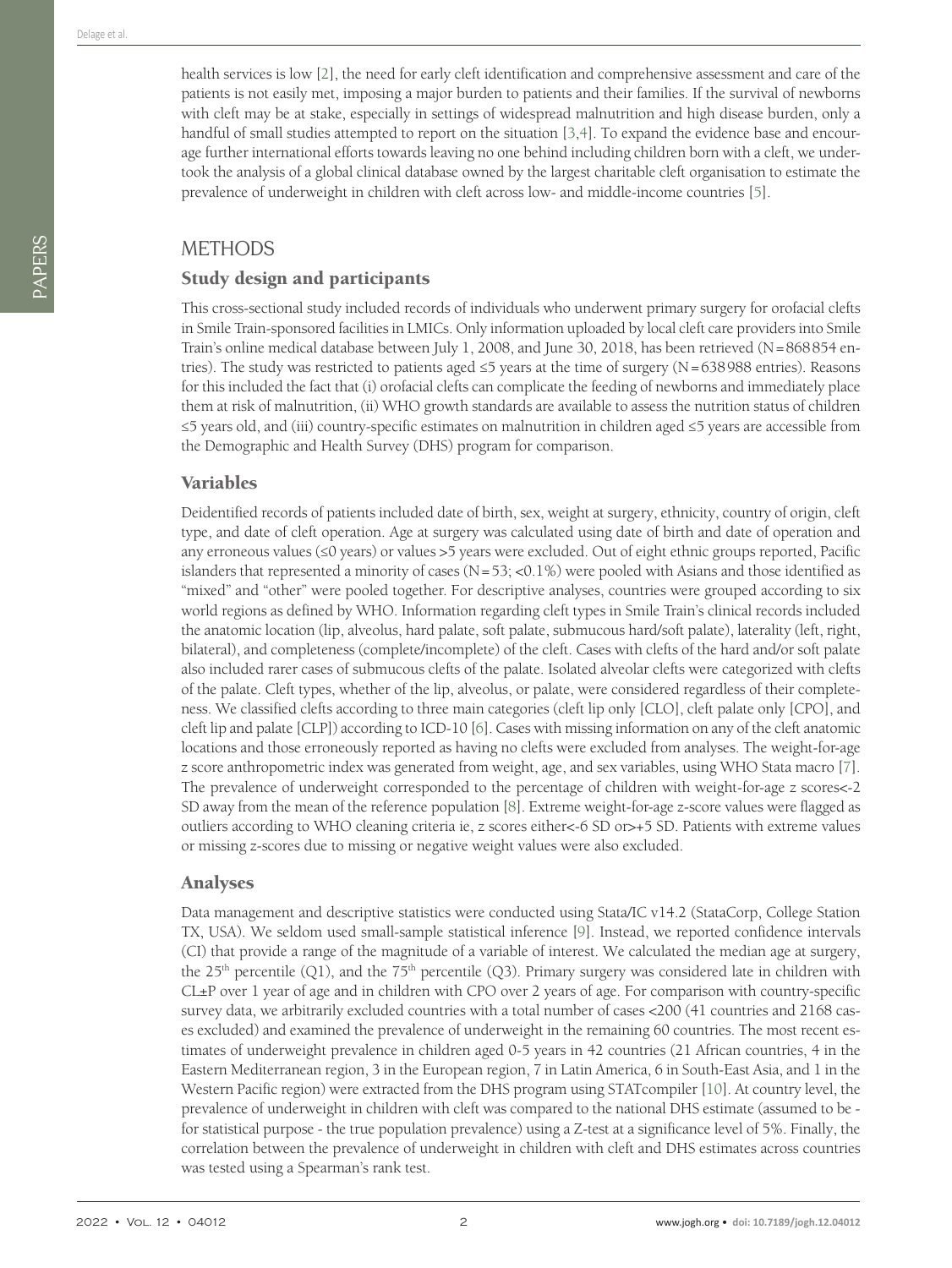#### **Ethics**

Patients or their caregivers have consented to their data being captured and used by Smile Train for reviews of quality, education, evaluation, and for marketing and communication purposes. This study was approved on June 1, 2018, by the MSc Research Ethics Committee at the London School of Hygiene and Tropical Medicine (ref: 15433).

# RESULTS

Records from 638988 children aged ≤5 years at the time of primary cleft surgery were retrieved from Smile Train's database for the period between July 1, 2008, and June 30, 2018. Information on weight was missing for 4843 cases (0.8%) and erroneously reported for 556 cases (0.03%). Therefore, there was a total of 633589 children for whom a weight-for-age z score could be calculated. A small percentage (3.6%) of z scores were flagged as extreme values and excluded, leaving 610714 children for whom z-scores could be used to calculate the prevalence of underweight (z scores<-2 SD) in the data set. Among these children, 602568 had valid information on cleft types.

# Epidemiological characteristics of children with orofacial clefts

Females represented about 40% of all cases (**[Table 1](#page-2-0)**). Nearly half (49.1%) of the children were <1 year and 76.4% were <2 years of age. About half (48.8%) of the children were identified as Asians and 36% as Indians; other ethnic groups in the data set (15.2%) included Black Africans, Hispanics, Caucasians, and mixed / other groups. Children originated from 101 countries, grouped into six geographical regions (Table S1 in the **[Online Supplementary Document](#page-8-10)**). Over 75% of the children in the data set were from South-East Asia and the Western Pacific region.

|                              |              |         |                |                | <b>PREVALENCE RATIO</b><br>CLO   CPO   CLP | MALE-TO-FEMALE RATIOT    |                          |                          |
|------------------------------|--------------|---------|----------------|----------------|--------------------------------------------|--------------------------|--------------------------|--------------------------|
|                              | <b>COUNT</b> | CLO (%) | <b>CPO (%)</b> | <b>CLP</b> (%) |                                            | <b>CLO</b>               | <b>CPO</b>               | <b>CLP</b>               |
| TOTAL*                       | 602568       | 19.2    | 19.3           | 61.5           | 1   1.0   3.2                              | 1.12                     | 0.64                     | 1.12                     |
| Sex:                         |              |         |                |                |                                            |                          |                          |                          |
| Male                         | 366225       | 20.1    | 15.9           | 64.0           | 110.813.2                                  | $\overline{\phantom{0}}$ | $\overline{\phantom{0}}$ | $\overline{\phantom{0}}$ |
| Female                       | 236343       | 17.9    | 24.7           | 57.4           | 1   1.4   3.2                              | $\qquad \qquad -$        | $\overline{\phantom{0}}$ | $\overline{\phantom{0}}$ |
| Age groups (months):         |              |         |                |                |                                            |                          |                          |                          |
| $0 - 5$                      | 123620       | 27.9    | 1.4            | 70.7           | 1   0.1   2.5                              | 1.15                     | 0.79                     | 1.08                     |
| $6 - 11$                     | 172369       | 21.3    | 11.2           | 67.5           | 1   0.5   3.2                              | 1.10                     | 0.64                     | 1.08                     |
| $12 - 23$                    | 164092       | 13.1    | 28.3           | 58.6           | 1 2.2 4.5                                  | 1.12                     | 0.66                     | 1.16                     |
| $24 - 35$                    | 68272        | 14.7    | 33.7           | 51.6           | 1 2.3 3.5                                  | 1.11                     | 0.63                     | 1.16                     |
| 36-47                        | 44016        | 16.5    | 36.0           | 47.5           | 1   2.2   2.9                              | 1.10                     | 0.62                     | 1.16                     |
| 48-60                        | 30199        | 19.5    | 33.7           | 46.8           | 1   1.7   2.4                              | 1.11                     | 0.60                     | 1.21                     |
| Ethnic groups:               |              |         |                |                |                                            |                          |                          |                          |
| Asian                        | 293783       | 21.0    | 23.5           | 55.5           | 1   1.1   2.6                              | 1.18                     | 0.65                     | 1.16                     |
| <b>Black African</b>         | 48692        | 30.7    | 7.8            | 61.5           | 1   0.3   2.0                              | 1.00                     | 0.64                     | 0.94                     |
| Indian                       | 217198       | 15.8    | 16.7           | 67.5           | 1   1.1   4.3                              | 1.07                     | 0.66                     | 1.09                     |
| Hispanic                     | 20484        | 8.4     | 12.1           | 79.5           | 1 1.4 9.5                                  | 1.21                     | 0.52                     | 1.23                     |
| Caucasian                    | 10786        | 11.4    | 22.7           | 65.9           | 1   2.0   5.8                              | 1.22                     | 0.50                     | 1.14                     |
| Mixed/Other                  | 11625        | 17.2    | 19.7           | 63.1           | 1   1.1   3.7                              | 1.09                     | 0.58                     | 1.17                     |
| World regions:               |              |         |                |                |                                            |                          |                          |                          |
| African Region               | 46497        | 31.7    | 7.9            | 60.4           | 1   0.2   1.9                              | 1.00                     | 0.64                     | 0.93                     |
| Eastern Mediterranean Region | 45052        | 15.0    | 20.2           | 64.8           | 1   1.3   4.3                              | 1.13                     | 0.63                     | 1.06                     |
| European Region              | 6486         | 12.9    | 29.1           | 58.0           | 1   2.3   4.5                              | 1.18                     | 0.55                     | 1.30                     |
| Region of the Americas       | 33202        | 9.3     | 14.5           | 76.2           | 1   1.6   8.2                              | 1.19                     | 0.55                     | 1.21                     |
| South-East Asia Region       | 285627       | 16.3    | 15.4           | 68.3           | 1   0.9   4.2                              | 1.07                     | 0.66                     | 1.08                     |
| Western Pacific Region       | 185704       | 23.6    | 28.6           | 47.8           | 1   1.2   2.0                              | 1.21                     | 0.65                     | 1.26                     |

<span id="page-2-0"></span>Table 1. Distribution of main cleft types in records of children ≤5 y in the clinical database

CLO – cleft lip only, CPO – cleft palate only, CLP – cleft lip and palate

\*A total of 36420 cases with either missing cleft/weight information or with missing/extreme z scores values have been removed from this analysis. †Prevalence ratio.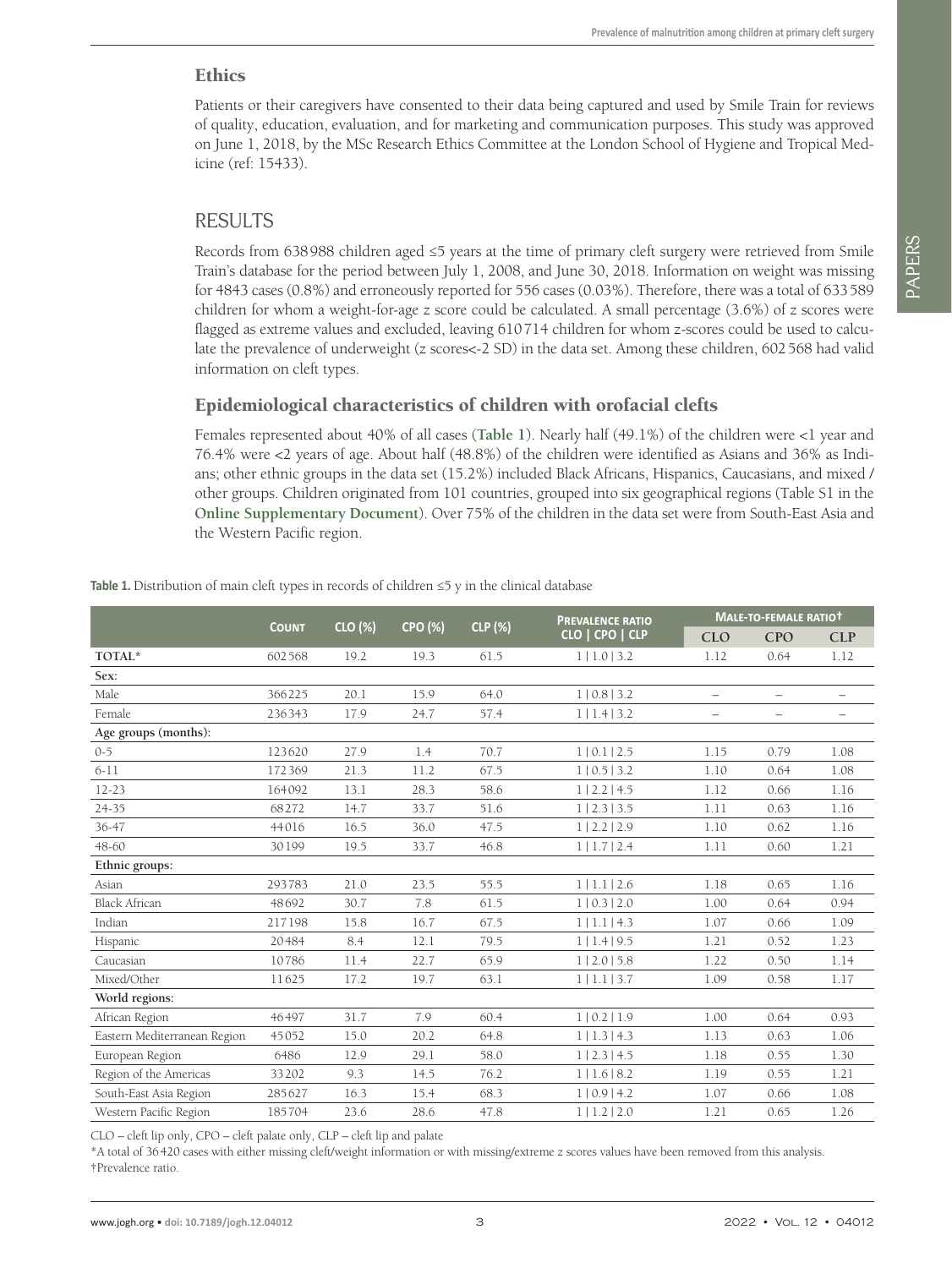Overall, three out of five children (61.5%) who underwent primary surgery had CLP, one in five had CLO (19.2%) and one in five had CPO (19.3%) (**[Table 1](#page-2-0)**). Across all ethnic groups, over 50% of primary surgeries were in children with CLP, but the relative proportions of the three main cleft types varied with ethnicity and geography. The lowest CLP-to-CLO ratio (2:1) was found among Black Africans. In contrast, the number of primary surgeries was ten times higher in Hispanic children with CLP than in those with CLO. Further, only 7.9% of the primary surgeries in Africa were conducted in children with CPO (largely identified as Black Africans) whereas this group represented about 15% of all primary cleft surgeries in Latin America (primarily in Hispanics and Caucasians) and South-East Asia (primarily in Indians and Asians), 20% in the Eastern Mediterranean region (primarily in Asians and Indians), and close to 30% in the Western Pacific region (largely in Asians) and European region (primarily in Caucasians and Asians). We also observed sex differences in cleft types. Children with CPO were more likely to be females (sex prevalence ratio of 0.6) whereas there was a slight predominance of males among children with either CLO or CLP (sex prevalence ratio of 1.2). This pattern was observed across age groups, ethnic groups, and world regions (**[Table 1](#page-2-0)**).

#### Nutrition profile at primary surgery

Overall, 28.6% of children had a low weight-for-age z score (<-2 SD) at the time of surgery (**[Table 2](#page-3-0)**). The prevalence of underweight varied with sex, age at surgery, ethnicity/geography, and type of cleft. Underweight at surgery was more prevalent among children with CLP (32.8% vs 25.5% with CLO and 18.4% with CPO), in males (30.9% vs 25.0% in females), in older children (33.6% at 48-60 months vs 26.9% at 0-5 months), and in children from South-East Asia (40.4%) – primarily Indians (43.7%). The prevalence of underweight at surgery was also systematically lower in children with CPO compared to those with  $CL<sub>±</sub>P$ , regardless of sex, age at surgery, and ethnicity – except among Black Africans (**[Table 2](#page-3-0)**).

Late primary surgery also contributed to a greater prevalence of underweight among children with CLO (33.6% vs 20.4% with timely surgery) and those with CPO (23.0% vs 15.0% with timely surgery), yet not among those with CLP for whom underweight is highly prevalent even among those operated before 1 year of age (33.2%

|                              | % WEIGHT-FOR-AGE Z SCORE<-2 SD (95% CI)+ |                     |                   |                     |  |  |  |  |
|------------------------------|------------------------------------------|---------------------|-------------------|---------------------|--|--|--|--|
|                              | <b>CLO</b>                               | <b>CPO</b>          | <b>CLP</b>        | <b>Total clefts</b> |  |  |  |  |
| TOTAL*                       | $25.5(25.2 - 25.7)$                      | $18.4(18.2 - 18.6)$ | 32.8 (32.6-32.9)  | 28.6 (28.5-28.7)    |  |  |  |  |
| Sex:                         |                                          |                     |                   |                     |  |  |  |  |
| Male                         | 26.9 (26.6-27.2)                         | 20.0 (19.7-20.4)    | 34.8 (34.6-35.0)  | 30.9 (30.7-31.0)    |  |  |  |  |
| Female                       | $23.0(22.6-23.4)$                        | $16.8(16.5-17.1)$   | 29.2 (29.0-29.5)  | $25.0(24.9-25.2)$   |  |  |  |  |
| Age groups (months):         |                                          |                     |                   |                     |  |  |  |  |
| $0 - 5$                      | $17.0(16.6-17.4)$                        | 14.2 (12.6-15.9)    | 31.1 (30.8-31.4)  | 26.9 (26.7-27.2)    |  |  |  |  |
| $6 - 11$                     | $23.6(23.2 - 24.1)$                      | $16.8(16.3-17.3)$   | 34.9 (34.6-35.1)  | 30.5 (30.2-30.7)    |  |  |  |  |
| $12 - 23$                    | 29.6 (29.0-30.2)                         | $14.3(14.0-14.6)$   | 28.6 (28.3-28.9)  | 24.7 (24.5-24.9)    |  |  |  |  |
| $24 - 35$                    | 37.0 (36.1-37.9)                         | 20.6 (20.0-21.1)    | 35.7 (35.2-36.2)  | 30.8 (30.4-31.1)    |  |  |  |  |
| 36-47                        | 38.7 (37.6-39.9)                         | 24.5 (23.8-25.2)    | 39.1 (38.5-39.8)  | 33.8 (33.4-34.2)    |  |  |  |  |
| $48 - 60$                    | 36.2 (34.9-37.4)                         | $26.4(25.5-27.3)$   | 37.8 (37.0-38.6)  | 33.6 (33.1-34.2)    |  |  |  |  |
| Ethnic group:                |                                          |                     |                   |                     |  |  |  |  |
| Asian                        | $15.8(15.5-16.1)$                        | $11.4(11.1-11.6)$   | 23.0 (22.8-23.2)  | 18.7 (18.6-18.9)    |  |  |  |  |
| <b>Black African</b>         | 24.3 (23.6-25.0)                         | 24.8 (23.4-26.2)    | 32.6 (32.1-33.2)  | 29.5 (29.1-29.9)    |  |  |  |  |
| Indian                       | 44.3 (43.8-44.8)                         | 32.5 (32.0-33.0)    | 46.3 (46.0-46.6)  | 43.7 (43.5-43.9)    |  |  |  |  |
| Hispanic                     | $17.4(15.7-19.3)$                        | 13.3 (12.0-14.7)    | $21.5(20.9-22.1)$ | 20.2 (19.6-20.7)    |  |  |  |  |
| Caucasian                    | $17.3(15.3-19.5)$                        | $10.0(8.9-11.3)$    | $15.4(14.6-16.3)$ | $14.4(13.8-15.1)$   |  |  |  |  |
| Mixed/Other                  | 22.7 (20.9-24.6)                         | $12.2(11.0-13.6)$   | $22.6(21.6-23.5)$ | $20.6(19.8-21.3)$   |  |  |  |  |
| World region of origin:      |                                          |                     |                   |                     |  |  |  |  |
| African region               | 24.3 (23.6-25.0)                         | 25.1 (23.7-26.5)    | 32.6 (32.0-33.1)  | 29.4 (28.9-29.8)    |  |  |  |  |
| Eastern Mediterranean region | 32.1 (31.0-33.2)                         | $21.9(21.1-22.8)$   | 39.3 (15.0-17.5)  | 34.7 (34.2-35.1)    |  |  |  |  |
| European region              | $11.9(9.9-14.3)$                         | $8.0(6.9-9.3)$      | $12.4(11.3-13.4)$ | $11.0(10.3-11.8)$   |  |  |  |  |
| Region of the Americas       | $16.2(15.0-17.5)$                        | $11.9(11.0-12.8)$   | $18.5(18.0-19.0)$ | $17.3(16.9-17.7)$   |  |  |  |  |
| South-East Asia region       | 39.9 (39.5-40.4)                         | $31.6(31.2-32.1)$   | 42.5 (42.3-42.8)  | $40.4(40.3-40.6)$   |  |  |  |  |
| Western Pacific region       | $10.4(10.1-10.7)$                        | $7.4(7.2 - 7.6)$    | 14.2 (13.9-14.4)  | $11.3(11.2-11.5)$   |  |  |  |  |

<span id="page-3-0"></span>Table 2. Prevalence of underweight at surgery according to the type of cleft and across sex, age groups, ethnic groups, and world regions

CLO – cleft lip only, CPO – cleft palate only, CLP – cleft lip and palate, SD – standard deviation, CI – confidence interval

\*602568 cases.

†Percentage of underweight children.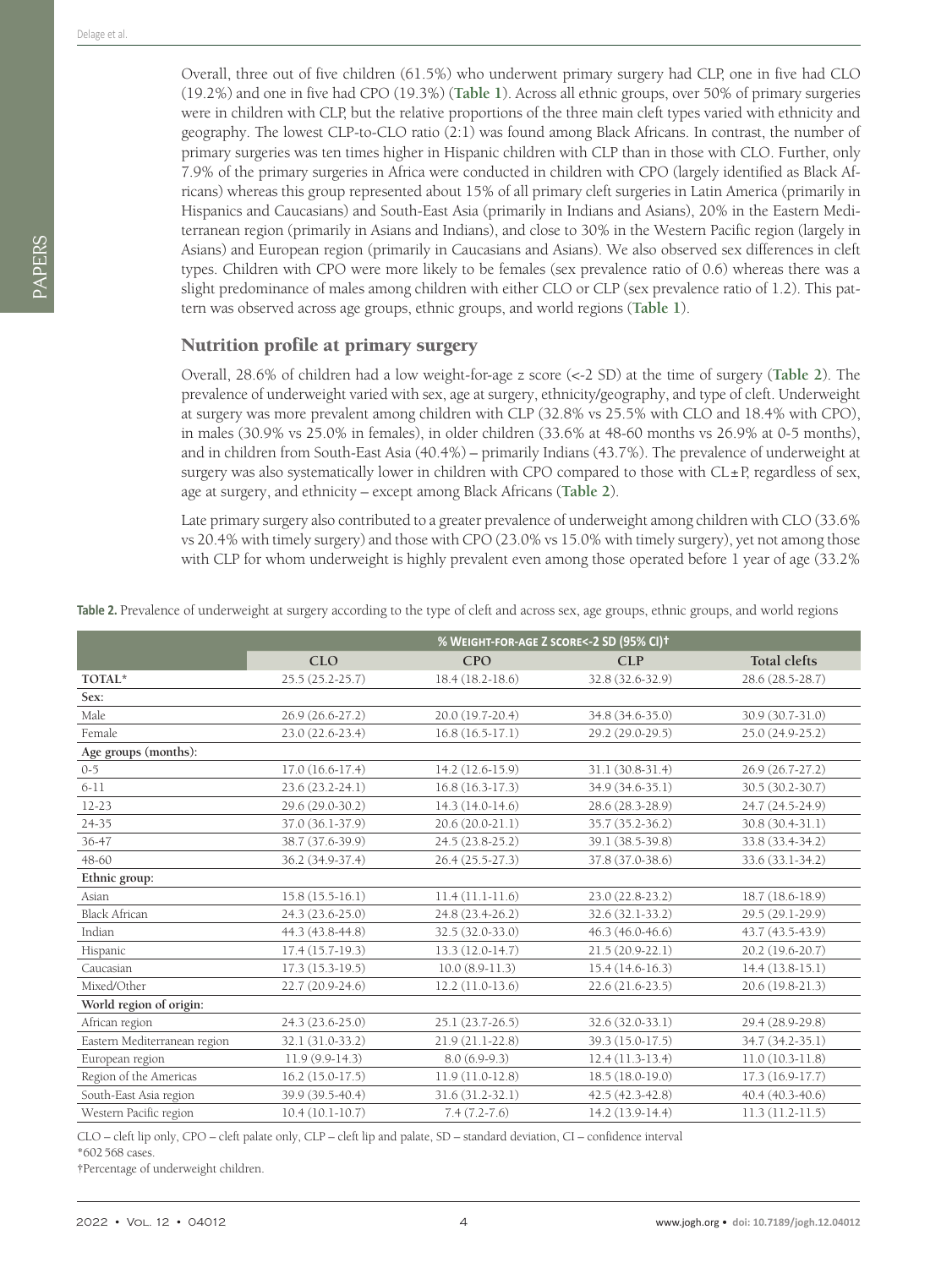with timely surgery vs 32.2% with late surgery) (**[Table 3](#page-4-0)**). This pattern was observed with primary surgeries completed in Asians (CLO: 23.8% with late surgery vs 11.7% with timely surgery; CPO: 14.9% with late surgery vs 8.4% with timely surgery) and Indians (CLO: 50.3% with late surgery vs 39.4% with timely surgery; CPO: 43.5% with late surgery vs 26.8% with timely surgery), and consequently in the Western Pacific and South-East Asia Regions. The prevalence of underweight was also higher among Black Africans with CLO operated after 1 year of age (28.0% vs 20.8% with timely surgery) and Caucasians with CPO operated after 2 years of age (15.4% vs 7.9% with timely surgery). Median age at primary surgery and prevalence estimates of late primary surgeries across cleft types, sex, ethnic groups, and world regions are available as supplementary data (Table S2 in the **[Online Supplementary Document](#page-8-10)**).

<span id="page-4-0"></span>**Table 3.** Prevalence of underweight according to the timing of surgery. **‡**

|                              | % WEIGHT-FOR-AGE Z SCORE<-2 SD (95% CI) |                     |                      |                    |                      |                    |  |  |
|------------------------------|-----------------------------------------|---------------------|----------------------|--------------------|----------------------|--------------------|--|--|
|                              |                                         | <b>CLO</b>          | <b>CPO</b>           |                    | <b>CLP</b>           |                    |  |  |
|                              | Timely<br>surgeries†                    | Late<br>surgeries#  | Timely<br>surgeries# | Late<br>surgeries# | Timely<br>surgeries† | Late<br>surgeries# |  |  |
| TOTAL*                       | 20.4 (20.1-20.7)                        | 33.6 (33.2-34.0)    | $15.0(14.7-15.3)$    | 23.0 (22.7-23.4)   | 33.2 (33.0-33.5)     | 32.2 (32.0-32.4)   |  |  |
| Sex:                         |                                         |                     |                      |                    |                      |                    |  |  |
| Male                         | $22.6(22.2 - 23.0)$                     | 33.9 (33.4-34.5)    | $17.2(16.8-17.6)$    | 24.0 (23.5-24.6)   | 36.8 (36.5-37.0)     | 32.5 (32.2-32.7)   |  |  |
| Female                       | $16.6(16.2-17.1)$                       | 33.1 (32.4-33.8)    | $12.8(12.4-13.1)$    | $22.1(21.6-22.6)$  | 27.3 (27.0-27.7)     | $31.7(31.3-32.0)$  |  |  |
| Ethnic groups:               |                                         |                     |                      |                    |                      |                    |  |  |
| Asian                        | $11.7(11.4-12.1)$                       | $23.8(23.2 - 24.4)$ | $8.4(8.1-8.7)$       | $14.9(14.5-15.3)$  | 22.5 (22.2-22.8)     | 23.5 (23.2-23.8)   |  |  |
| <b>Black African</b>         | 20.8 (20.0-21.8)                        | 28.0 (27.0-29.1)    | 23.7 (22.0-25.6)     | 26.1 (24.1-28.3)   | 33.7 (33.1-34.5)     | 31.0 (30.2-31.9)   |  |  |
| Indian                       | 39.4 (38.7-40.1)                        | 50.3 (49.5-51.1)    | $26.0(25.5-26.6)$    | 43.5 (42.6-44.3)   | 46.7 (46.3-47.0)     | 45.8 (45.4-46.2)   |  |  |
| Hispanic                     | $16.8(14.8-18.9)$                       | $19.4(15.8-23.4)$   | 13.1 (11.5-14.9)     | $13.7(11.6-16.1)$  | 24.6 (23.8-25.5)     | $17.3(16.4-18.2)$  |  |  |
| Caucasian                    | $17.4(15.1-19.9)$                       | $16.9(12.7-22.1)$   | $7.9(6.7-9.3)$       | $15.4(12.9-18.3)$  | 18.1 (16.9-19.3)     | $11.8(10.7-13.0)$  |  |  |
| Mixed/Other                  | 23.4 (21.2-25.7)                        | $21.4(18.5-24.7)$   | $10.2 (8.8-11.8)$    | $17.0(14.3-20.0)$  | 26.3 (25.1-27.6)     | $16.2(14.9-17.7)$  |  |  |
| World regions:               |                                         |                     |                      |                    |                      |                    |  |  |
| African Region               | 20.6 (19.7-21.5)                        | 28.3 (27.2-29.3)    | 24.1 (22.3-26.0)     | 26.3 (24.2-28.6)   | 33.9 (33.2-34.6)     | $30.7(29.8-31.5)$  |  |  |
| Eastern Mediterranean Region | 35.4 (33.9-36.9)                        | 27.5 (25.9-29.2)    | $17.3(16.3-18.3)$    | 29.4 (27.9-31.0)   | 43.2 (42.5-44.0)     | 33.9 (33.1-34.7)   |  |  |
| European Region              | $11.8(9.5-14.6)$                        | $10.3(6.9-15.2)$    | $6.2$ (4.9-7.8)      | $10.5(8.5-12.9)$   | $13.2(11.8-14.7)$    | $11.1(96.7-12.7)$  |  |  |
| Region of the Americas       | $16.6(15.2-18.2)$                       | $14.8(12.4-17.5)$   | $10.7(9.6-11.8)$     | $14.2(12.6-16.0)$  | 21.6 (20.9-22.3)     | $14.3(13.7-15.0)$  |  |  |
| South-East Asia Region       | 34.7 (34.1-35.3)                        | $46.1(45.4-46.7)$   | 25.2 (24.7-25.8)     | 42.1 (41.4-42.9)   | 42.6 (42.3-42.9)     | $42.5(42.1-42.8)$  |  |  |
| Western Pacific Region       | $7.4(7.1-7.7)$                          | 18.0 (17.3-18.7)    | $4.7(4.5-5.0)$       | $10.3(9.9-10.7)$   | $12.9(12.6-13.2)$    | 15.6 (15.2-15.9)   |  |  |

CLO – cleft lip only, CPO – cleft palate only, CLP – cleft lip and palate, SD – standard deviation, CI – confidence interval

\*602568 cases.

†"Timely" corresponds to surgeries in children with CLO/CLP≤1 y of age; "late" corresponds to surgeries in children with CLO/CLP>1 y of age.

**‡**"Timely" corresponds to surgeries in children with CPO≤2 y of age; "late" corresponds to surgeries in children with CPO>2 y of age.

We examined the prevalence of underweight by cleft types in children from 60 LMICs (Table S3 in the **[On](#page-8-10)[line Supplementary Document](#page-8-10)**). The prevalence of underweight among children at the time of surgery was either high (between 20%-29%) or very high (≥30%) in two thirds of all 60 countries (**[Figure 1](#page-5-0)**). Comparisons with DHS data for 42 countries showed that, except for 5 countries (Burundi, Ethiopia, Niger, Yemen, and Uzbekistan), the prevalence of underweight was higher in children with cleft than in those without cleft (*P*<0.05) (**[Figure 1](#page-5-0)**). We also reported a positive correlation between the prevalence of underweight among children with cleft and the prevalence of underweight in the DHS program ( $r_s = 0.6305$ ; *P*<0.0001) ([Figure 2](#page-6-0)). The correlation persisted when the analysis was restricted to either children with CLO ( $r_s = 0.5945, P < 0.0001$ ), CPO ( $r_s = 0.5157$ , *P*<0.001), or CLP ( $r_s = 0.5634$ , *P*=0.0001).

### **DISCUSSION**

Orofacial cleft is not considered to be a life-threatening condition requiring emergency surgery. Nonetheless, the analysis of over 600000 records of primary cleft operations conducted in low- and middle-income countries (LMICs) over a 10-year-period showed that 28.6% of children were underweight at the time of primary surgery. This figure is well above the global underweight prevalence in children ≤5 years estimated at 13.5% in 2017 [\[11](#page-8-11)] and reflects the additional unmet needs of children with cleft in LMICs.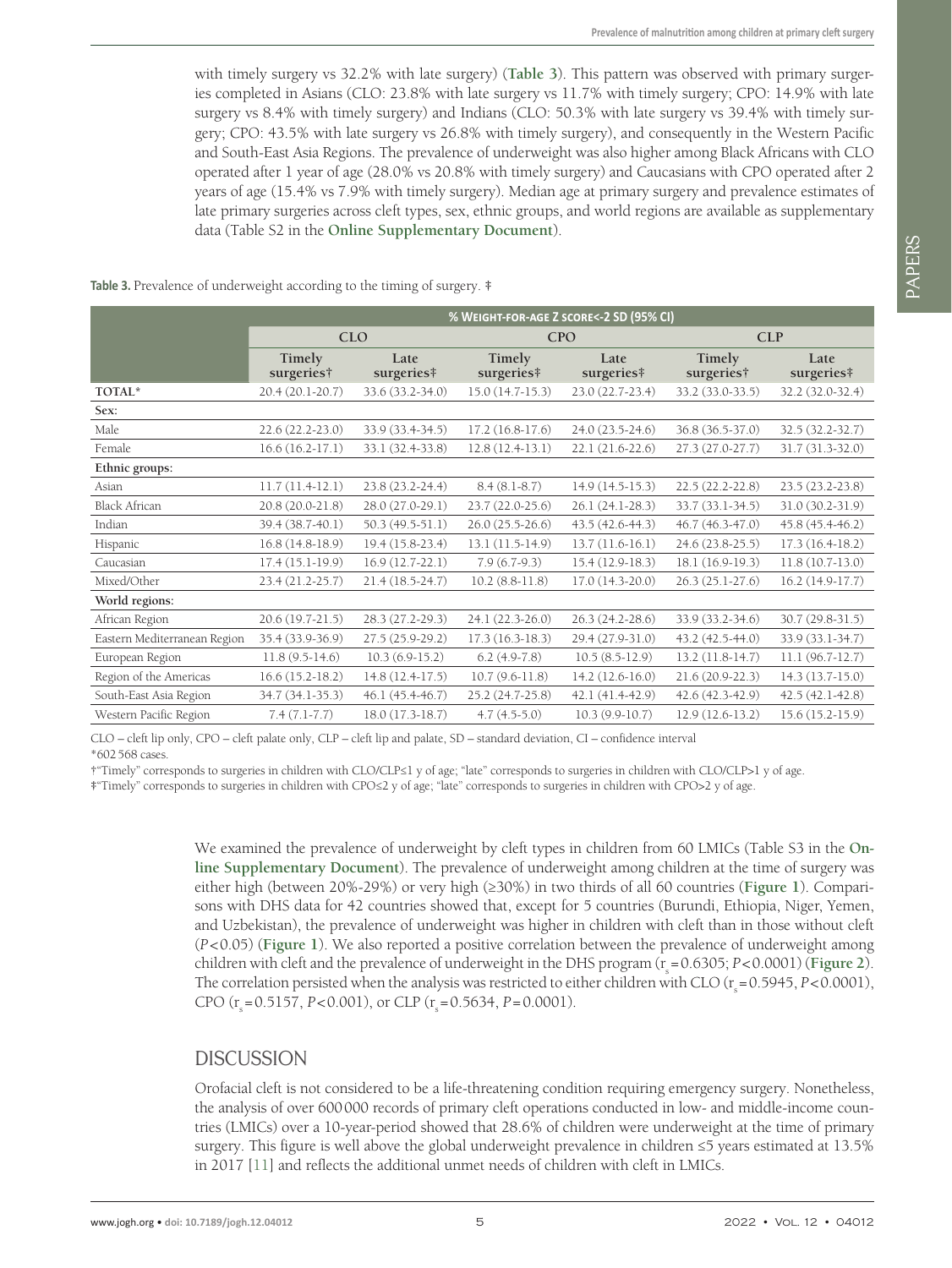<span id="page-5-0"></span>

**Figure 1.** Prevalence of underweight in clinical records (in 60 countries) and in national surveys (available in 42 out of 60 countries).

To date, evidence of malnutrition in children with unrepaired cleft in limited-resource settings has come from small observational studies that described the nutritional status of patients using different anthropometric indices, different reference growth curves, and/or different cut-offs to evaluate the prevalence of malnutrition making it difficult to provide a global estimate [[12-](#page-8-12)[18](#page-8-13)]. Two studies described malnutrition using weight-forage z scores with a cut-off of -2 SD using the NCHS reference growth curves as reference [\[12](#page-8-12)[,14](#page-8-14)]. One study, led by Lazarus and colleagues [\[14](#page-8-14)] over two decades ago in South Africa, provided high prevalence estimates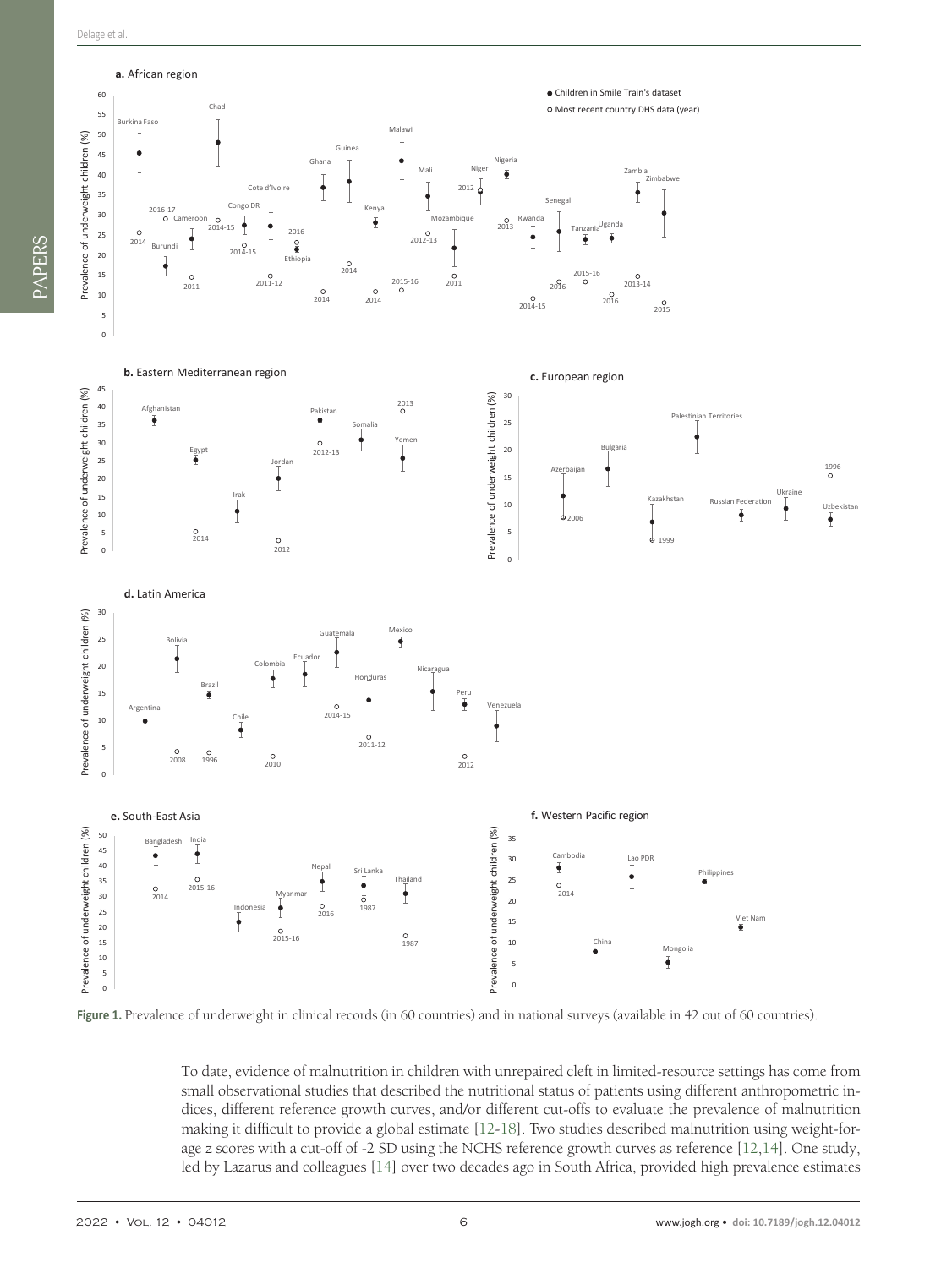<span id="page-6-0"></span>

**Figure 2.** Correlation between the prevalence of underweight in clinical records and in national surveys across 42 countries. Spearman correlation: Observations = 42 countries (N = 600 400 primary surgeries)  $r<sub>s</sub>$  = 0.6305. *P*<0.0001.

of underweight in 640 children with cleft at the time of primary surgery: 21.8% with CLO, 36.1% with CPO, and 29.6% with (unilateral) CLP. The other study conducted in Nigeria compared the nutritional status of 50 children with cleft and 50 peers without cleft [[12\]](#page-8-12). The study reported that 26% of the children with cleft were underweight yet found no evidence of a difference with children without cleft. We showed however that, across limited-resource settings, malnutrition was more prevalent in children with a cleft than in their peers born without a cleft.

Countries with the highest prevalence estimates of underweight children in the general population are also those with the highest prevalence of underweight in children with cleft. This implies that a proportion of the risk of children with cleft to fail to thrive is attributable to setting-specific determinants of the nutritional situation of children in a country. However, our finding that underweight is more prevalent in children with cleft demonstrates that they face more challenges to thrive than their peers without cleft. The literature on the impact of the presence of a cleft on the care and safety of children in LMICs is however limited. Regardless of the setting, the risk of failure to thrive in newborns with cleft is inherent to the condition itself, as a cleft can immediately interfere with the ability for these children to feed. Feeding challenges are especially common in infants born with a cleft of the palate, with a bilateral cleft of the lip, and/or when there are associated anomalies [[19](#page-8-15)]. Difficulty with creating a tight seal of the lips around the nipple and a hole in the palate both affect the normal sucking process, placing children at immediate risk of undernutrition and failure to thrive [\[20](#page-8-16)[,21](#page-8-17)]. Nonetheless, feeding difficulties can be mitigated with timely and appropriate feeding assistance to the mother [[22\]](#page-9-0). Yet, in many LMICs, children with cleft are unlikely to present at hospitals unless they have been actively searched for and identified in the community. Our data show that delays in accessing surgery cannot solely be responsible for children being found malnourished. Late presentations to cleft care teams may further delay access to appropriate nutrition care, but it is the lack of feeding assistance from the time of birth that plays a major role in driving malnutrition in this population. Besides, we found that the prevalence of underweight was high even in children with CLO although unilateral cleft lip is usually thought to have little impact on the feeding process [[13](#page-8-18)[,21\]](#page-8-17). Stigma due to misconceptions and ignorance around cleft is a major barrier to care for these children [\[23\]](#page-9-1). Social neglect may be especially affecting children with CL±P as the cleft of the lip is prominent and disfiguring. Additional challenges known to prevent timely and appropriate care of neonates and infants with disability in low-resource settings can also explain a higher prevalence of malnutrition among children with unrepaired cleft [\[24](#page-9-2),[25](#page-9-3)]. Barriers related to sociocultural norms and family structure, education, household income, distance to health facilities, or availability and cost of health care, may contribute, to various degrees, to the lack of or inadequate care provision to children with cleft. For newborns with CPO, the lack of palate examination and/or awareness of cleft can also result in missed opportunities to identify cases at the time of birth and to provide timely feeding support [\[4](#page-8-3),[26\]](#page-9-4). It is unclear why we found that, across most ethnic groups and settings, the prevalence of underweight was lowest among children with CPO at surgery, even when compared to children with CLP.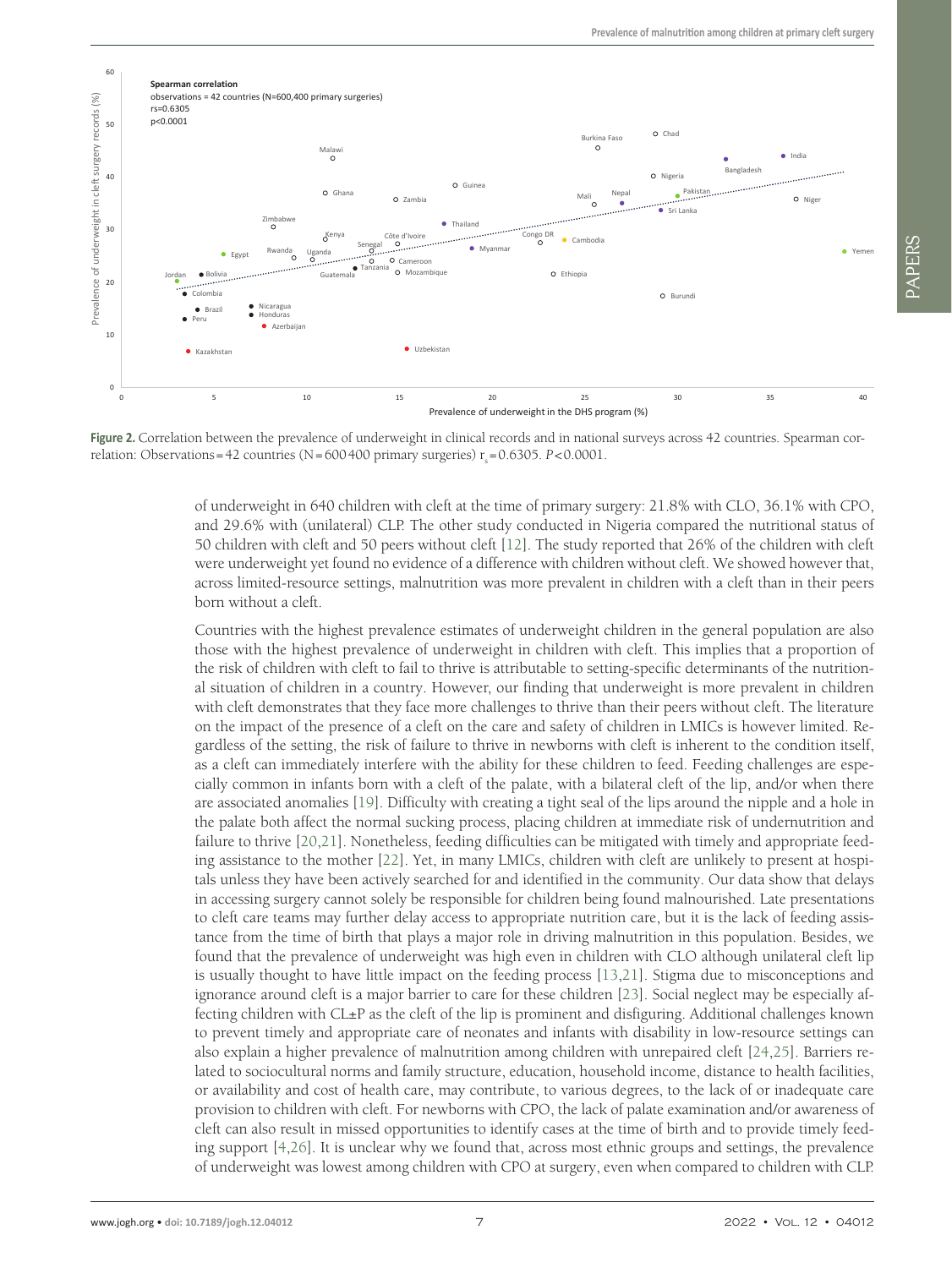This study is the first to examine the scale of the malnutrition burden in children with cleft across lower-resource countries where immediate care at birth and access to cleft surgery are limited. As we pooled together data collected over a 10-year period, we did not account for the possibility of a decrease in the prevalence of underweight at surgery in more recent years. Indeed, with a rise in the provision of comprehensive care (including feeding and nutrition care) by cleft care providers in LMICs, it is possible that less children are being malnourished at the time of surgery at present compared to ten years ago. Yet, a focus on recent years only would have reduced the breadth of this study. With only about 20% of surgical records from countries outside Southeast Asia and the Western Pacific region (with India and China being the main drivers in number of surgeries), we would not have reached the minimum of 200 surgeries per country (which we chose arbitrarily as a cut-off) in many countries to be able to compare the data set to DHS data. Further, our overall and country-specific findings only account for children who have been operated by Smile Train's partners. Children who have not been identified, those who have been lost to follow-up before being operated, and those operated by other surgical teams are not accounted for. However, although the records are limited to clinical data, the relative proportions of cleft types in this database are reasonably consistent with the current understanding of cleft epidemiology across ethnic groups and settings [[29](#page-9-7),[31\]](#page-9-9). Figures may also underestimate the scale of malnutrition because a substantial proportion of the children operated by Smile Train's partners may have received some level of feeding and nutritional care prior to surgery to promote weight gain, correct anaemia, and ensure fitness to surgery. Besides, although there are weight-for-age reference data for children up to 10 years of age, we only analysed records from children aged ≤5 years. Even though we have not examined the prevalence of underweight in older children (5-10 years), we can at best assume that, given that the data set includes only children who were deemed fit to undergo surgery by cleft surgical teams, an analysis would not have shown a greater prevalence of underweight in this older age group compared to younger children. Another potential limitation of the present study relates to the use of weight-for-age z scores to estimate the nutritional status of children with cleft. Weight-for-age is a composite index that cannot distinguish between different forms of malnutrition [\[32](#page-9-10)] and additional anthropometric indices – ie, height-for-age and weight-for-height – are needed to establish the prevalence of stunting and wasting [\[33](#page-9-11)]. Nonetheless, because it is a composite index, weight-for-age allows to consider all malnourished children – whether they are wasted, stunted, or both wasted and stunted. We cannot exclude that values for weight-for-age z scores are biased by inaccuracies in dates of birth and weight measurements [\[32\]](#page-9-10). However, weight is easy to measure such that measurements are less likely to be inaccurate than height measurements. Finally, the use of country-specific DHS estimates as an approximation of the nutritional situation of (non-cleft) children ≤5 years old may be limited by the fact that (i) survey data are captured at specific points in time, whereas we estimated the prevalence of underweight using clinical data collected over a 10-year period, (ii) the age distribution in our data set may not match the age distribution in DHS survey samples, and (iii) national estimates were not available for all countries and in some cases (eg, Sri Lanka) were not recent. Nonetheless, DHS data provided reliable country-specific estimates of underweight prevalence readily available for comparisons.

# CONCLUSIONS

Our findings highlight the urgent need of initiatives on child and maternal health that will equip parents, communities, birth attendants, midwives, nutritionists, and other health care professionals in LMICs with the necessary knowledge and skills that will ensure early identification of patients with cleft and prompt provision of feeding care. Barriers to early care provision need to be addressed to give children with cleft in LMICs the chance to survive and develop to their full potential. Efforts to protect the most disadvantaged children, including those born with a cleft, are paramount to achieve significant progress towards the health targets of SDG 3 [[34](#page-9-12)] and concomitantly reduce health inequalities within countries.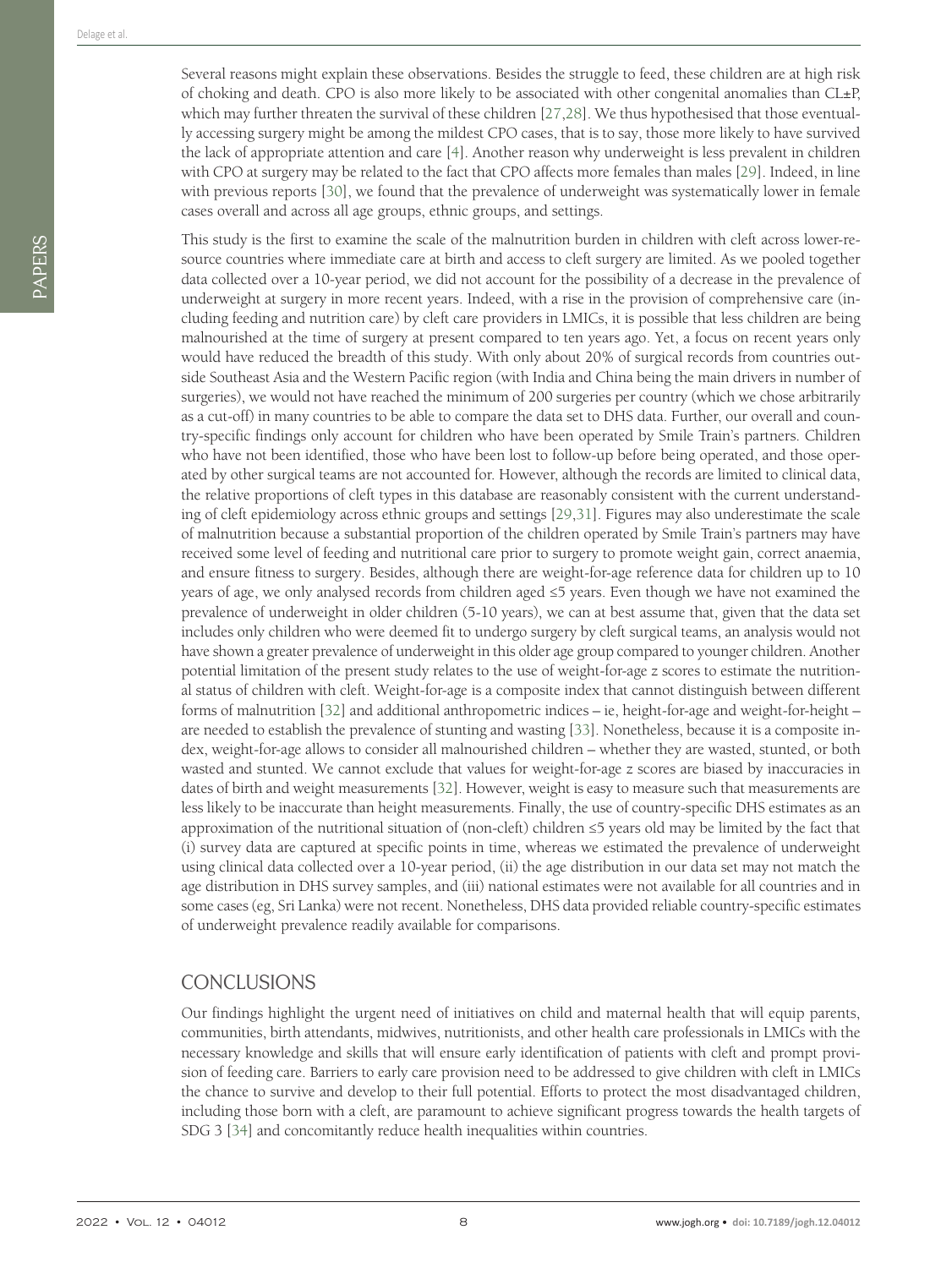**Acknowledgments:** The authors thank Dr Marko Kerac who verified the underlying data and contributed to the analysis design. The authors are grateful to all Smile Train partner hospitals worldwide for collecting the data included in this study. They also thank all Smile Train partners in Africa who contributed to improve data interpretation by sharing their expertise.

**Funding:** This research received no specific grant from any funding agency in the public, commercial or not-for-profit sectors. However, the article publication charge was covered by NGO Smile Train.

**Authorship contributions:** BD and PS conceived the research project. PS extracted the underlying data of interest from Smile Train digital patient database. BD and PS have verified the underlying data and contributed to the analysis design. BD executed the analyses, interpreted the findings, wrote the first draft, revised subsequent drafts, and prepared the manuscript for submission. PS and ES revised drafts.

**Competing interests:** The authors completed the ICMJE Unified Competing Interest Form (available upon request from the corresponding author), and declare no conflicts of interest.

#### **Additional material**

<span id="page-8-10"></span>[Online Supplementary Document](https://jogh.org/documents/2022/jogh-12-04012-s001.pdf)

- <span id="page-8-0"></span>1 Colbert SD, Green B, Brennan PA, Mercer N. Contemporary management of cleft lip and palate in the United Kingdom. Have we reached the turning point? Br J Oral Maxillofac Surg. 2015;53:594-8. [Medline:26130590](https://www.ncbi.nlm.nih.gov/entrez/query.fcgi?cmd=Retrieve&db=PubMed&list_uids=26130590&dopt=Abstract) [doi:10.1016/j.bjoms.2015.06.010](https://doi.org/10.1016/j.bjoms.2015.06.010)
- <span id="page-8-1"></span>2 World Health Organization. World Health Statistics 2018: Monitoring health for the SDGs. 2018. Available: [https://www.who.](https://www.who.int/gho/publications/world_health_statistics/2018/en/) [int/gho/publications/world\\_health\\_statistics/2018/en/.](https://www.who.int/gho/publications/world_health_statistics/2018/en/) Accessed: 5 May 2021.
- <span id="page-8-2"></span>3 Nyakotey D, Apprey C, Annan RA. Malnutrition in children with unrepaired orofacial cleft: a systematic review. IJPHCS. 2019;6:67-76.
- <span id="page-8-3"></span>4 Wilson J, Hodges A. Cleft lip and palate surgery carried out by one team in Uganda: where have all the palates gone? Cleft Palate Craniofac J. 2012;49:299-304. [Medline:21563901](https://www.ncbi.nlm.nih.gov/entrez/query.fcgi?cmd=Retrieve&db=PubMed&list_uids=21563901&dopt=Abstract) [doi:10.1597/09-039](https://doi.org/10.1597/09-039)
- <span id="page-8-4"></span>5 Louis M, Dickey RM, Hollier LH Jr. Smile Train: Making the Grade in Global Cleft Care. Craniomaxillofac Trauma Reconstr. 2018;11:1-5. [Medline:29387297](https://www.ncbi.nlm.nih.gov/entrez/query.fcgi?cmd=Retrieve&db=PubMed&list_uids=29387297&dopt=Abstract) [doi:10.1055/s-0037-1608700](https://doi.org/10.1055/s-0037-1608700)
- <span id="page-8-5"></span>6 The National Center for Health Statistics (NCHS). International Classification of Diseases, Tenth Revision, Clinical Modification (ICD-10-CM). Available: [https://www.cdc.gov/nchs/icd/icd10cm.htm.](https://www.cdc.gov/nchs/icd/icd10cm.htm) Accessed: 1 July 2018.
- <span id="page-8-6"></span>7 World Health Organization. Child growth standards: WHO macros. Available: [http://www.who.int/childgrowth/software/en/.](http://www.who.int/childgrowth/software/en/) Accessed: 1 August 2018.
- <span id="page-8-7"></span>8 World Health Organization. Anthropometric indicator: underweight. Available: [http://apps.who.int/gho/data/node.wrapper.](http://apps.who.int/gho/data/node.wrapper.imr?x-id=27) [imr?x-id=27](http://apps.who.int/gho/data/node.wrapper.imr?x-id=27). Accessed: 10 January 2019.
- <span id="page-8-8"></span>9 Lin M, Lucas HC, Shmueli G. Too Big to Fail: Large Samples and the P value Problem. Inf Syst Res. 2013;24:906-17. [doi:10.1287/isre.2013.0480](https://doi.org/10.1287/isre.2013.0480)
- <span id="page-8-9"></span>10 Demographic Health Survey (DHS) program. STATcompiler tool. Available: [https://www.dhsprogram.com/data/STATcompil](https://www.dhsprogram.com/data/STATcompiler.cfm)[er.cfm](https://www.dhsprogram.com/data/STATcompiler.cfm). Accessed:15 August 2018.
- <span id="page-8-11"></span>11 The World Bank. Prevalence of underweight, weight for age (% of children under 5). 2017. Available: [https://data.worldbank.](https://data.worldbank.org/indicator/SH.STA.MALN.ZS) [org/indicator/SH.STA.MALN.ZS](https://data.worldbank.org/indicator/SH.STA.MALN.ZS). Accessed: 1 Feburary 2020.
- <span id="page-8-12"></span>12 Babalola OF, Olabanji JK, Oladele AO, Olatunya OS, Idowu F. Malnutrition among Children with Non-syndromic Cleft Lip and Palate: A Case-Control Study in Ile-Ife, Nigeria. Br J Med Med Res. 2016;16:1-7. [doi:10.9734/BJMMR/2016/26168](https://doi.org/10.9734/BJMMR/2016/26168)
- <span id="page-8-18"></span>13 Cubitt J, Hodges A, Galiwango G, Van Lierde K. Malnutrition in cleft lip and palate children in Uganda. Eur J Plast Surg. 2012;35:273-6. [doi:10.1007/s00238-011-0620-z](https://doi.org/10.1007/s00238-011-0620-z)
- <span id="page-8-14"></span>14 Lazarus DD, Hudson DA, Fleming AN, Goddard EA, Fernandes DB. Are children with clefts underweight for age at the time of primary surgery? Plast Reconstr Surg. 1999;103:1624-9. [Medline:10323694](https://www.ncbi.nlm.nih.gov/entrez/query.fcgi?cmd=Retrieve&db=PubMed&list_uids=10323694&dopt=Abstract) [doi:10.1097/00006534-199905000-00008](https://doi.org/10.1097/00006534-199905000-00008)
- 15 Miranda GS, Marques IL, de Barros SP, Arena EP, de Souza L. Weight, Length, and Body Mass Index Growth of Children Under 2 Years of Age With Cleft Lip and Palate. Cleft Palate Craniofac J. 2016;53:264-71. [Medline:25554856](https://www.ncbi.nlm.nih.gov/entrez/query.fcgi?cmd=Retrieve&db=PubMed&list_uids=25554856&dopt=Abstract) [doi:10.1597/14-003](https://doi.org/10.1597/14-003)
- 16 Montagnoli LC, Barbieri MA, Bettiol H, Marques IL, de Souza L. Growth impairment of children with different types of lip and palate clefts in the first 2 years of life: a cross-sectional study. J Pediatr (Rio J). 2005;81:461-5. [Medline:16385363](https://www.ncbi.nlm.nih.gov/entrez/query.fcgi?cmd=Retrieve&db=PubMed&list_uids=16385363&dopt=Abstract) [doi:10.2223/](https://doi.org/10.2223/JPED.1420) [JPED.1420](https://doi.org/10.2223/JPED.1420)
- 17 Tabari AK, Hatefi S, Mohajerzadeh L, Hassas-Yeganeh S. An Assessment of Preoperative and Postoperative Nutritional Status in Children with Cleft Lip and Palate. Iranian Journal of Pediatric Surgery. 2015;1:34.
- <span id="page-8-13"></span>18 Tungotyo M, Atwine D, Nanjebe D, Hodges A, Situma M. The prevalence and factors associated with malnutrition among infants with cleft palate and/or lip at a hospital in Uganda: a cross-sectional study. BMC Pediatr. 2017;17:17. [Medline:28086763](https://www.ncbi.nlm.nih.gov/entrez/query.fcgi?cmd=Retrieve&db=PubMed&list_uids=28086763&dopt=Abstract) [doi:10.1186/s12887-016-0775-7](https://doi.org/10.1186/s12887-016-0775-7)
- <span id="page-8-15"></span>19 Miller CK. Feeding issues and interventions in infants and children with clefts and craniofacial syndromes. Semin Speech Lang. 2011;32:115-26. [Medline:21948638](https://www.ncbi.nlm.nih.gov/entrez/query.fcgi?cmd=Retrieve&db=PubMed&list_uids=21948638&dopt=Abstract) [doi:10.1055/s-0031-1277714](https://doi.org/10.1055/s-0031-1277714)
- <span id="page-8-16"></span>20 Eipe N, Alexander M, Alexander R, Choudhrie R, Rosee GL, Kreusch T. Failure to thrive in children with cleft lips and palates. Paediatr Anaesth. 2006;16:897-8, author reply 8-90. [Medline:16884480](https://www.ncbi.nlm.nih.gov/entrez/query.fcgi?cmd=Retrieve&db=PubMed&list_uids=16884480&dopt=Abstract) [doi:10.1111/j.1460-9592.2006.01936.x](https://doi.org/10.1111/j.1460-9592.2006.01936.x)
- <span id="page-8-17"></span>21 Pandya AN, Boorman JG. Failure to thrive in babies with cleft lip and palate. Br J Plast Surg. 2001;54:471-5. [Medline:11513506](https://www.ncbi.nlm.nih.gov/entrez/query.fcgi?cmd=Retrieve&db=PubMed&list_uids=11513506&dopt=Abstract) [doi:10.1054/bjps.2001.3618](https://doi.org/10.1054/bjps.2001.3618)